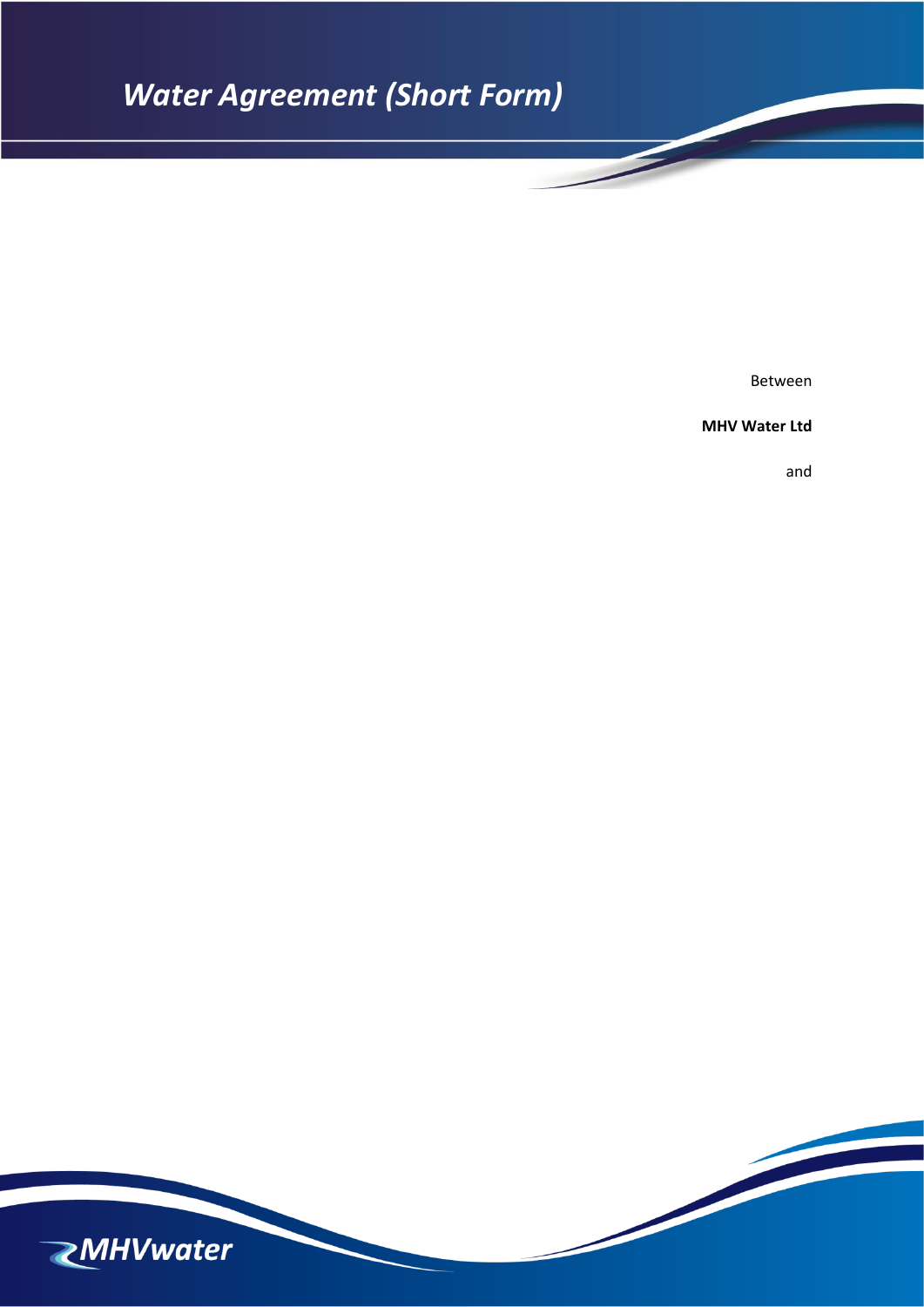# **SHORT FORM WATER AGREEMENT**

## **Parties**

- (1) MHV Water Limited (*the Company*)
- (2) The property owner, named and described in Schedule 1 (*the Shareholder*)

## **Background**

- A The Company has the right to extract water during the Irrigation Season from the Rangitata Diversion Race under resource consents.
- B The water available to the Company is supplied to shareholders for irrigation and other approved purposes subject to each Shareholder holding a required number of shares in the Company entering into this agreement with the Company and complying with the terms, provisions and conditions of resource consents held by the Company, Company policies and the Company's terms of water supply.
- C It is a requirement that the Shareholder holds such shares in the Company as determined by the Board of Directors of the Company, to enable the Shareholder to receive irrigation water from the Company (subject to availability). The Shareholder shall hold the shares, the Property to which that water is to be delivered, and this water agreement in the same name.
- D The Shareholder as the owner of the Property set out in the Schedule agrees that this agreement contains legally binding obligations running with that Property in favour of the Company under this agreement.

### **Now the parties agree as follows:**

### 1 **Terms of Water Supply Binding**

The parties agree that the Terms of Water Supply (*the Terms*) as posted on the website of the Company shall be binding as between the Company and the Shareholder and pursuant to the Terms the Company agrees to supply to the Shareholder, and the Shareholder shall be entitled to take (subject to the Terms), the volume of water set out in Schedule 1 for use on the Property set out in Schedule 1 subject to compliance by the Shareholder with policies and requirements of the Company. That supply of water shall be on the terms and conditions, and subject to compliance with the requirements of the Company, set out in the Terms as notified from time to time on the website of the Company. If there is any conflict between those Terms and the provisions of this agreement the provisions of this agreement shall prevail.

## 2 **Holding of Shares**

The shareholder and the Company agree that the supply of water requires:

- (a) The Shareholder to hold the number of shares in the Company specified in Schedule 1 or such other number of shares specified by the Company from time to time.
- (b) To use the water supplied by the Company on the consented area on the Property specified in Schedule 1 or such other property to which the Company has given its consent.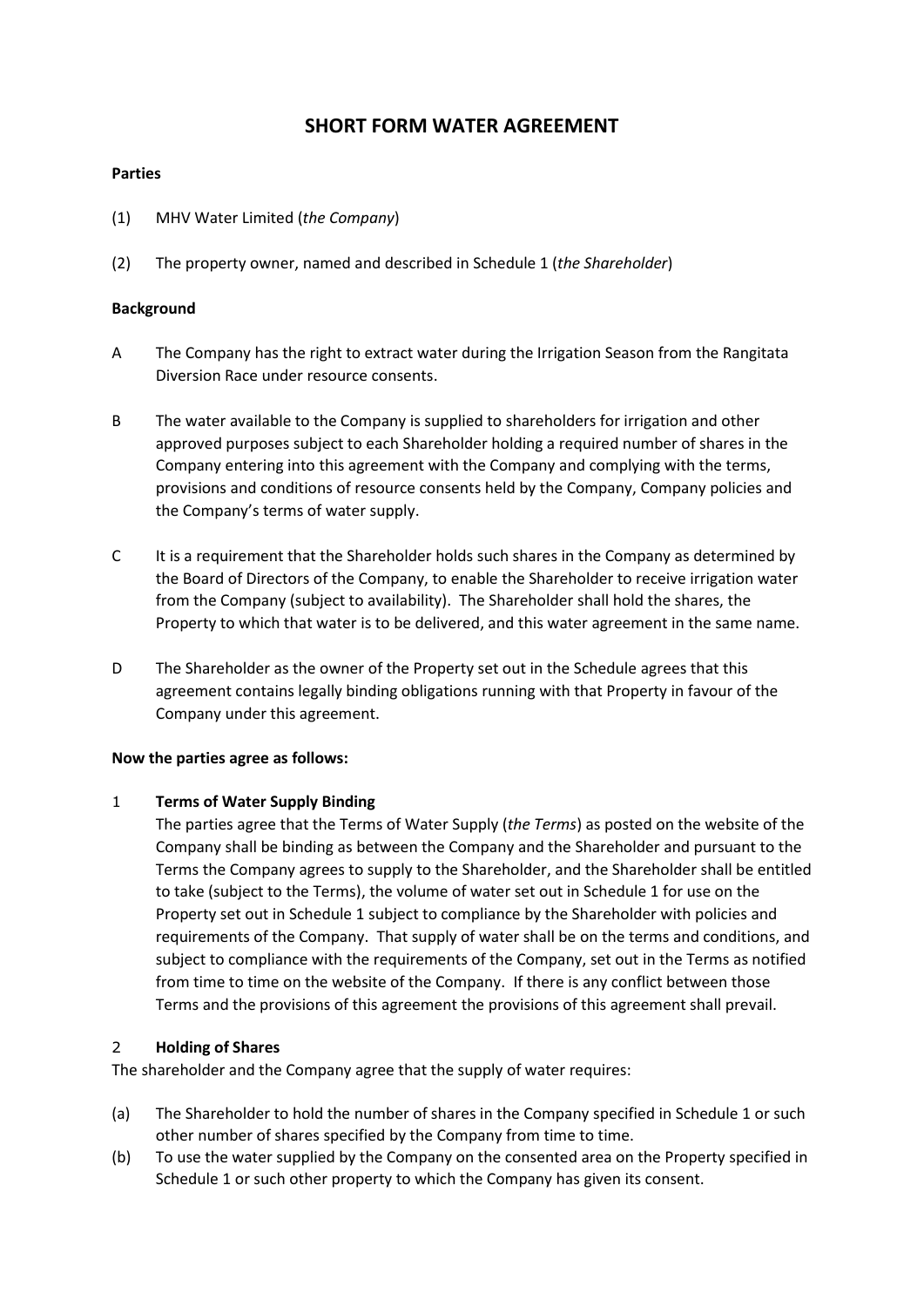(c) To have provided to the Company all environmental reports to a standard required by the Company and complied with the policies and standards of the Company

### 3 **Delivery of Water**

Subject to the availability of water to MHV, and there being no impediment to the delivery water, MHV will use its best endeavours to deliver, in the irrigation season, the volumes of water as set out in the Schedule. MHV does not have any liability if it cannot deliver water in those stated volumes.

#### 4 **Lease of Water Delivery**

Prior to lease of water between entities a Shareholder must seek approval from MHV and confirm that Environmental and Operational requirements are met for the Lessee and Lessor. The Lessee and Lessor must comply with all MHV policies and procedures, a formal lease Agreement must be executed and MHV reserves the right to terminate that lease if it negatively impacts on an existing Shareholder.

#### 5 **Policies of Company**

In addition to the Terms the Shareholder shall comply with:

- a) all requirements and obligations under policies and directives released by the Company and applicable to the management and operations of the infrastructure of the Company and the distribution of water, with such requirements and obligations being contained in policy documents and other directives applicable to all shareholders receiving water from the Company; and
- b) the provisions of any authorised land use, farm environmental plan, environmental management strategy or other authorisations and plans implemented by the Company and required to be complied with by the Shareholder as part of the overall environmental policies and management affecting the Property and other properties within the irrigation scheme operated by the Company.

Those requirements, obligations, directives and policies will be posted on the website of the Company.

### 6 **Compliance with Consents**

The Shareholder also agrees and covenants to comply with all Resource Consent conditions contained in Resource Consents held by MHV Water Limited including any consent to discharge contaminants to land and the requirements for reduction in Nitrogen losses.

### 7 **Obligations attach to the Property**

All obligations, covenants, and provisions entered into by the Shareholder and contained in the Terms are enforceable against the Property and run with and attach to the Property and are legally binding obligations enforceable against that Property and the shares of the Shareholder.

## 8 **Multiple turnouts / offtakes**

Where a shareholder has multiple offtakes or turnouts then the Company shall be under no obligation to deliver water in excess of the capacity of those offtakes/turnouts as specified in this Agreement. In the event the volume of water required by that Shareholder is in excess of the stated capacity of those offtakes/turnouts then if such water is delivered this:

(a) shall be at the absolute discretion of the Company; and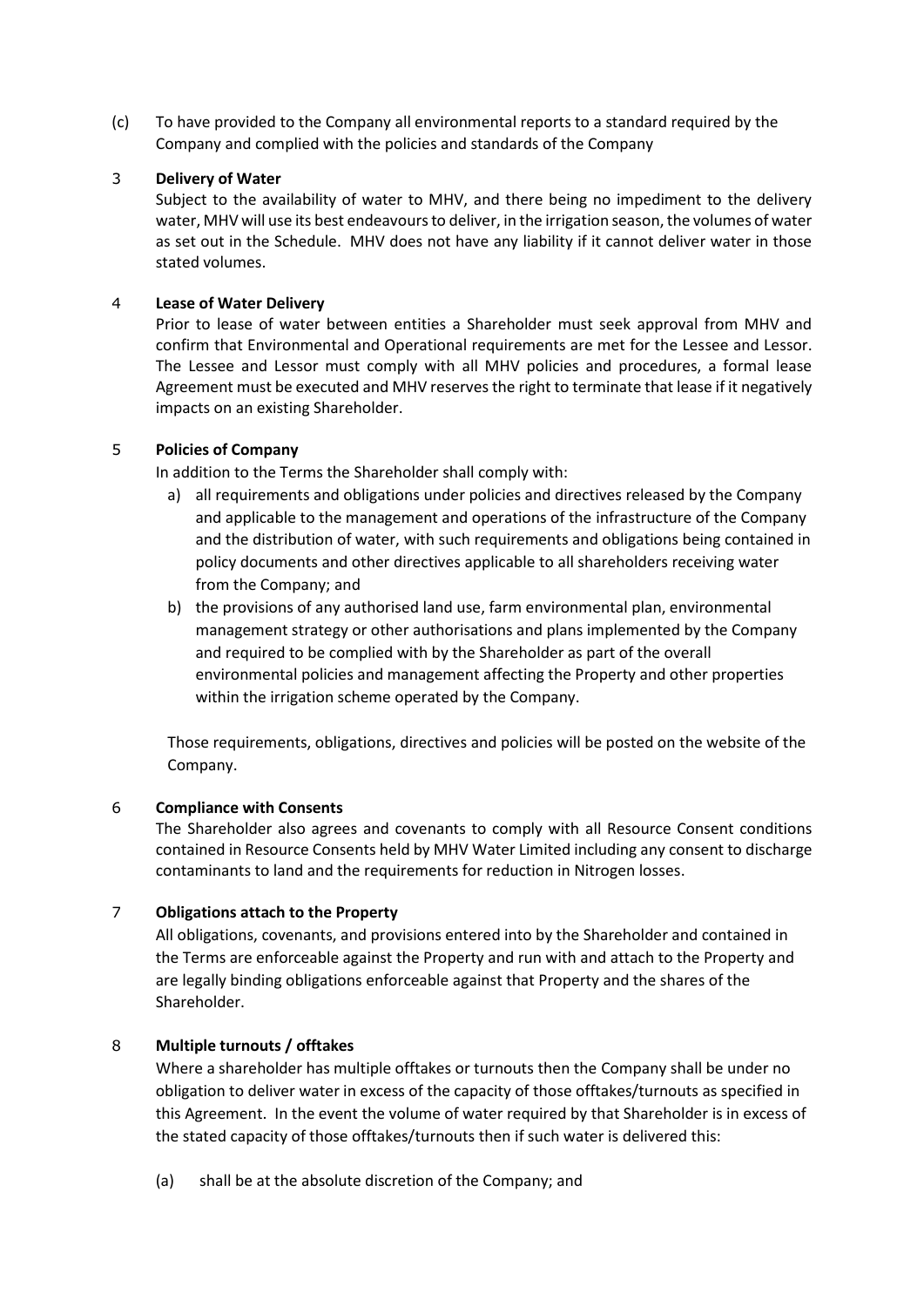- (b) shall be at the cost of the Shareholder so that additional delivery charges may be payable; and
- (c) must not have a detrimental impact on the delivery of water by the Company to any other shareholders of the Company.

## 9 **Stored Water**

If the Shareholder determines to commit to stored water a separate agreement will be entered into relating to the terms, conditions, price and delivery of the stored water.

## 10 **Notices**

All of the provisions relating to notices contained in the Terms shall apply to this agreement as if set out in full.

## 11 **Variation to Terms**

The Company may vary the Terms from time to time by giving notice to shareholders as required by the provisions contained in the Terms and posting the new Terms on the website of the Company, currently www.mhvwater.nz, and giving notice of that posting to the Shareholder.

## 12 **Breach**

Any breach of this agreement or the Terms shall be deemed a breach of the Terms and this agreement which shall give the Company the right to exercise all rights and remedies set out in the Terms, to determine this agreement and the rights of the Shareholder to receive water as set out in the Terms.

## 13 **Definitions**

All of the definitions contained in the Terms are incorporated into this agreement as if set out in full.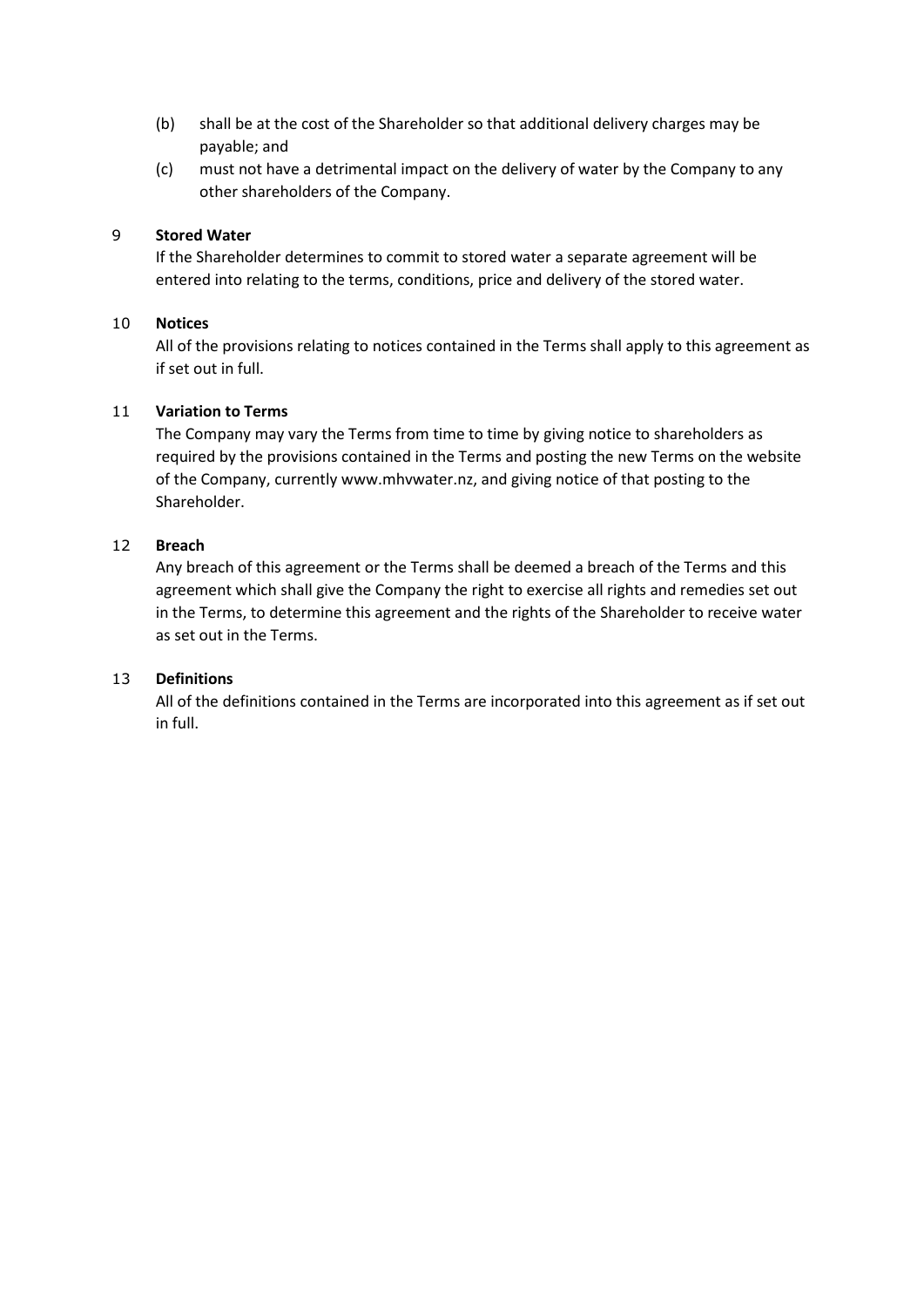#### **MHV Water Limited** by:

\_\_\_\_\_\_\_\_\_\_\_\_\_\_\_\_\_\_\_\_\_\_\_\_\_\_\_\_\_\_

\_\_\_\_\_\_\_\_\_\_\_\_\_\_\_\_\_\_\_\_\_\_\_\_\_\_\_\_\_\_

*Signed by* **[Shareholder]**

*Director*

*Director*

Director/Individual/Trustee

\_\_\_\_\_\_\_\_\_\_\_\_\_\_\_\_\_\_\_\_\_\_\_\_\_\_\_\_\_

\_\_\_\_\_\_\_\_\_\_\_\_\_\_\_\_\_\_\_\_\_\_\_\_\_\_\_\_\_

\_\_\_\_\_\_\_\_\_\_\_\_\_\_\_\_\_\_\_\_\_\_\_\_\_\_\_\_\_

\_\_\_\_\_\_\_\_\_\_\_\_\_\_\_\_\_\_\_\_\_\_\_\_\_\_\_\_\_

Director/Individual/Trustee

Director/Individual/Trustee

*in the presence of:*

*Name:*

*Occupation:*

*Address:*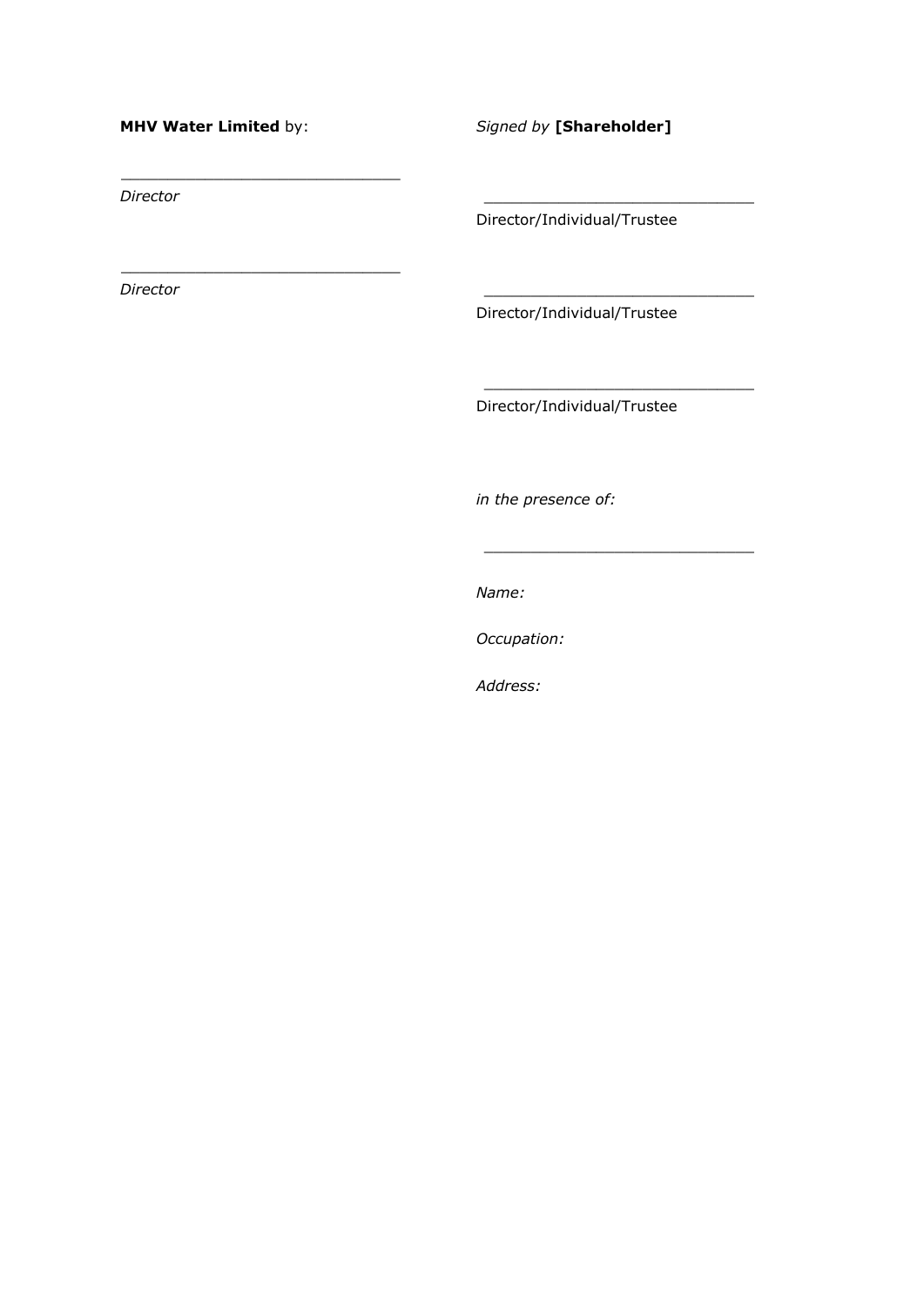## **SCHEDULE 1**

## **Full name of Shareholder:**

*Note 1: If a company put in full name of company. If a Trust put in full names of all trustees. If individual(s) put in full names of individual(s).*

**Mailing Address:**

**Primary contact name:**

**Telephone Number:** 

**Email Address:** 

**Total Number of Shares:**

## **Address of Property (including RAPID Number):**

### **Legal Description of Property:**

| <b>Legal Description</b> | Certificate of Title | Area (ha) |
|--------------------------|----------------------|-----------|
|                          |                      |           |
|                          |                      |           |
|                          |                      |           |
|                          |                      |           |
|                          |                      |           |
|                          |                      |           |
| <b>Total</b>             |                      |           |

| Delivery Flow (I/s) | <b>Property Offtake</b> |  |
|---------------------|-------------------------|--|
|                     |                         |  |
|                     |                         |  |

**Approved Irrigated Area (ha): As set out in the Authorised Land Use.**

**Contracted Litres per second delivery:**

**Delivery Flow Offtake 1:**

**Delivery Flow Offtake 2:**

**Term of Commitment:** Until terminated by the Company giving notice as required by the Terms.

\_\_\_\_\_\_\_\_\_\_\_\_\_\_\_\_\_\_\_\_\_\_\_ \_\_\_\_\_\_\_\_\_\_\_\_\_\_\_\_\_\_\_\_\_\_\_\_ \_\_\_\_\_\_\_\_\_\_\_\_\_\_\_\_\_\_\_\_\_\_\_\_

Dated this day of 20

**Signed by the Shareholders:**